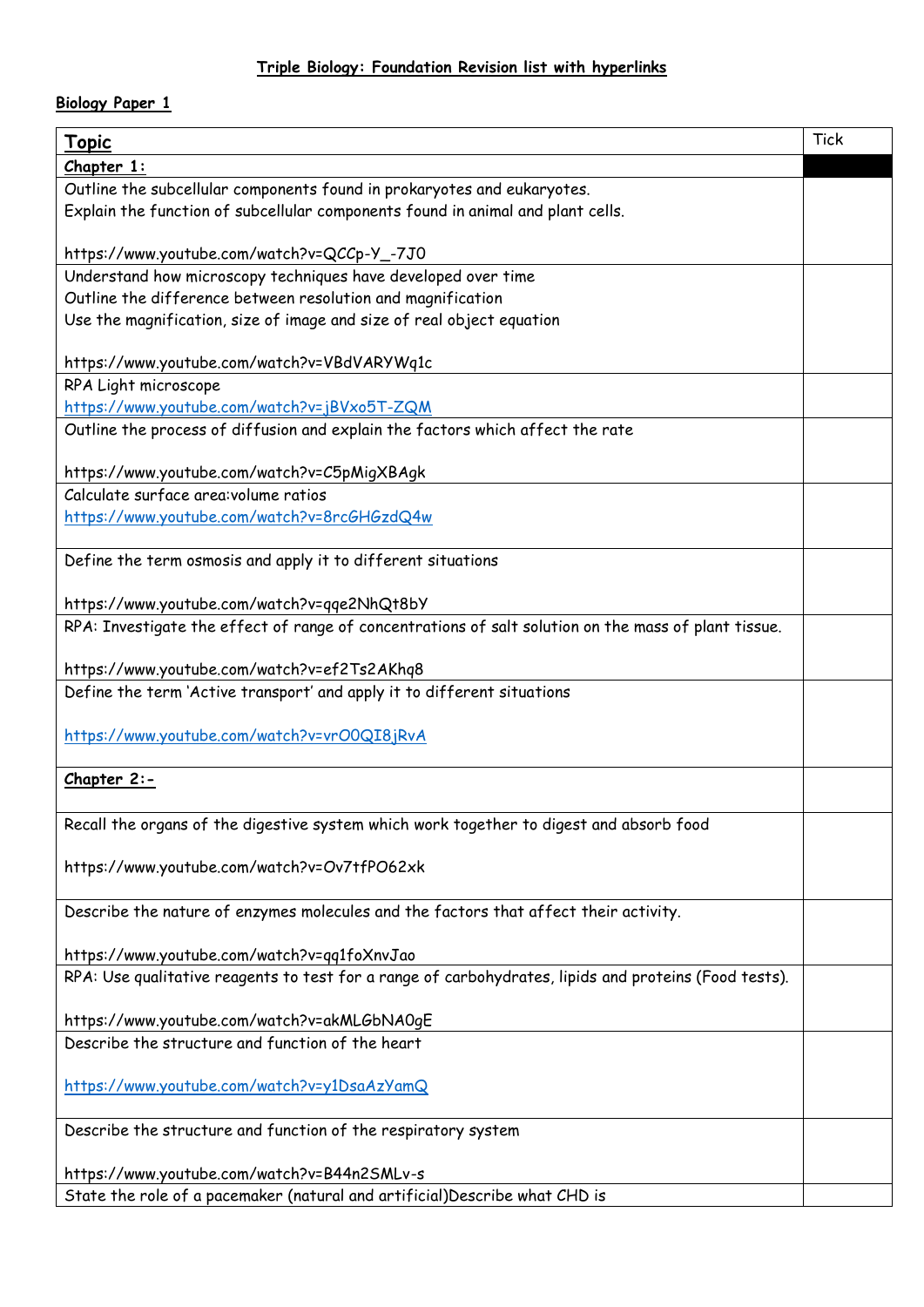| Describe the various treatments of CHD                                                                                    |  |
|---------------------------------------------------------------------------------------------------------------------------|--|
| https://www.youtube.com/watch?v=UN5BlPfMUkg                                                                               |  |
| Define the term health                                                                                                    |  |
| Describe examples of risk factors for non-communicable diseases                                                           |  |
| Describe the effect of lifestyle of non-communicable diseases                                                             |  |
| https://www.youtube.com/watch?v=Td1itX2lMss                                                                               |  |
|                                                                                                                           |  |
| $Chapter 3:-$                                                                                                             |  |
| Name and recall diseases caused by viruses, bacteria and fungi (note protist disease is not<br>assessed).                 |  |
| Outline how disease caused by viruses, bacteria and fungi are transmitted and treated.                                    |  |
| https://www.youtube.com/watch?v=dbd5iydu3EY                                                                               |  |
| Describe the non-specific defence systems in the human body                                                               |  |
| https://www.youtube.com/watch?v=5X9MklLVhlw                                                                               |  |
| Describe how white blood cells help to defend against pathogens.                                                          |  |
| https://www.youtube.com/watch?v=63XExOKWrqq                                                                               |  |
| Explain how vaccinations prevent illness.<br>Describe how vaccines cause the body to quickly produce the correct antibody |  |
|                                                                                                                           |  |
| https://www.youtube.com/watch?v=23fQscOSqVU                                                                               |  |
| Explain the use of antibiotics and medicines in treating disease                                                          |  |
| https://www.youtube.com/watch?v=r_5GM3_u0Wo                                                                               |  |
| Describe the process of drug discovery and development.                                                                   |  |
| Outline the testing new drugs have to undergo before entering the market.                                                 |  |
| https://www.youtube.com/watch?v=w3ykU52K-Hw                                                                               |  |
| Describe the defence systems used by plants.                                                                              |  |
| https://www.youtube.com/watch?v=b3K1zUhimhs                                                                               |  |
|                                                                                                                           |  |
| Chapter 4:                                                                                                                |  |
| Know the word and symbol equation for photosynthesis<br>Describe photosynthesis                                           |  |
| https://www.youtube.com/watch?v=rAJGnS_ktk4                                                                               |  |
| Explain the effects of temperature, light, carbon dioxide and chlorophyll on the rate of<br>photosynthesis                |  |
| Explain limiting factors of photosynthesis including using graphs                                                         |  |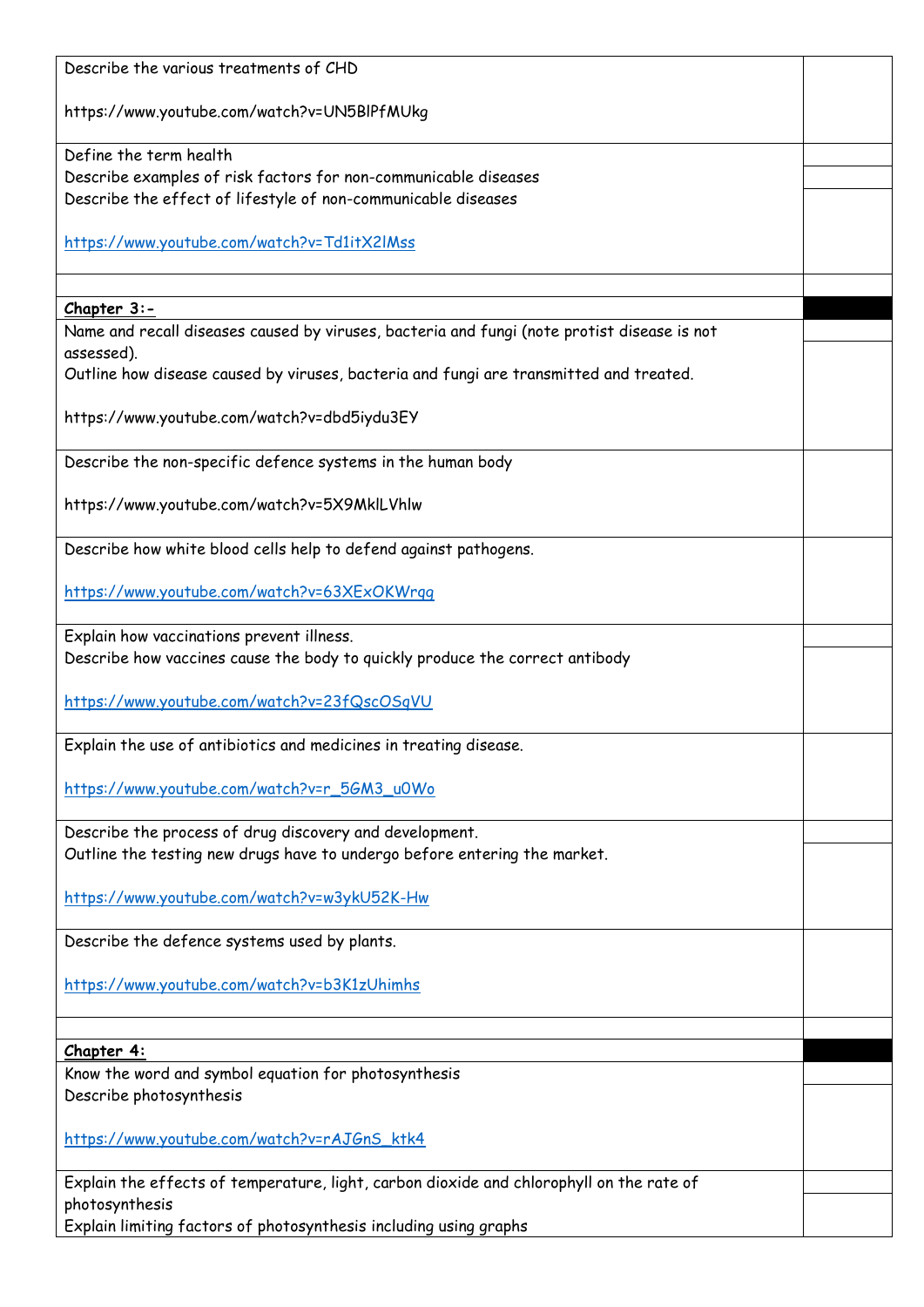| Explain the importance of limiting factors and economics in greenhouses to gain maximum profit                  |  |
|-----------------------------------------------------------------------------------------------------------------|--|
| https://www.youtube.com/watch?v=JOKxRX3fyoI                                                                     |  |
| Use the inverse square law in terms of photosynthesis                                                           |  |
| https://www.youtube.com/watch?v=Odv64i1ntV4                                                                     |  |
| RPA photosynthesis investigating the effect of light intensity on the rate of photosynthesis using<br>pondweed. |  |
| https://www.youtube.com/watch?v=cBCKedXdFeE                                                                     |  |
| <b>Biology Paper 2</b>                                                                                          |  |

| Chapter 5                                                                                        |  |
|--------------------------------------------------------------------------------------------------|--|
| Explain how the structure of the nervous system is adapted to its functions                      |  |
| Name and recall the order of the CNS response                                                    |  |
|                                                                                                  |  |
| https://www.youtube.com/watch?v=oDS1hAqWp2M                                                      |  |
|                                                                                                  |  |
| RPA: Human reaction times                                                                        |  |
|                                                                                                  |  |
| https://www.youtube.com/watch?v=Ws5qVXYHRnQ                                                      |  |
|                                                                                                  |  |
| Outline how body temperature is monitored and controlled by the thermoregulatory centre.         |  |
|                                                                                                  |  |
| https://www.youtube.com/watch?v=IGsQi0JZUTw                                                      |  |
|                                                                                                  |  |
| Describe the role of the endocrine system (hormonal)                                             |  |
| Label the following glands - pituitary gland; pancreas; thyroid; adrenal gland; ovary and testes |  |
|                                                                                                  |  |
| https://www.youtube.com/watch?v=c6olhi88KZs                                                      |  |
|                                                                                                  |  |
| Describe how blood glucose levels are monitored and controlled                                   |  |
| Explain the negative feedback cycle in terms of blood glucose                                    |  |
|                                                                                                  |  |
| https://www.youtube.com/watch?v=OHrX3X3LGzI                                                      |  |
|                                                                                                  |  |
| Describe Type 1 and Type 2 diabetes - causes and treatments                                      |  |
|                                                                                                  |  |
| https://www.youtube.com/watch?v=bFnO8Uc9gjQ                                                      |  |
|                                                                                                  |  |
| Describe the role of hormones in the menstrual cycle                                             |  |
| Describe how the hormones interact with one another in the menstrual cycle                       |  |
|                                                                                                  |  |
| https://www.youtube.com/watch?v=iXswGsfeHJq                                                      |  |
| Describe and compare the different methods of contraception                                      |  |
|                                                                                                  |  |
| https://www.youtube.com/watch?v=kMY-v0F6bX0                                                      |  |
|                                                                                                  |  |
| Outline how plants produce hormones to coordinate and control growth                             |  |
|                                                                                                  |  |
|                                                                                                  |  |

https://www.youtube.com/watch?v=PxSkuyjZ3MM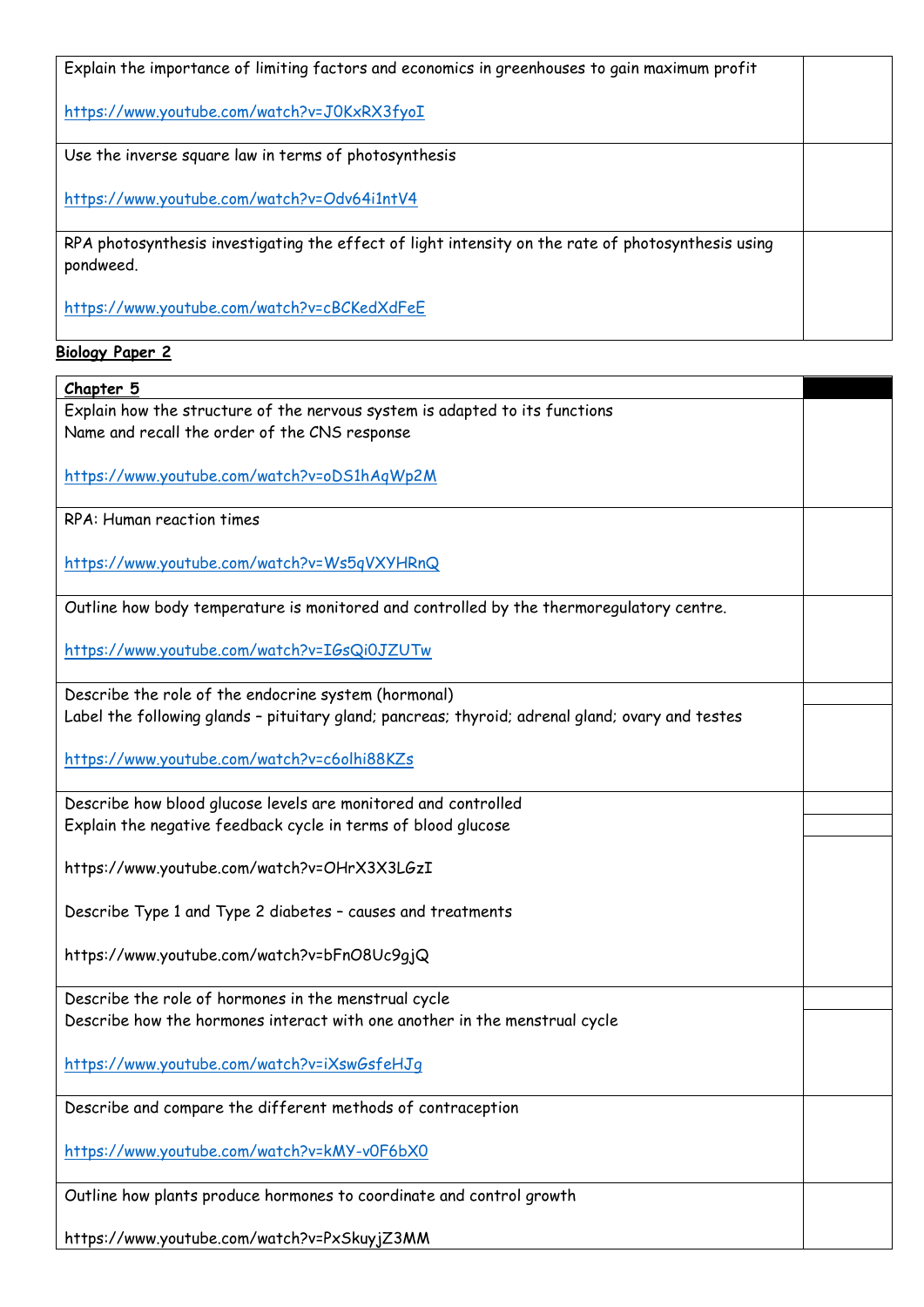| RPA: The effect of light on the growth of newly germinated seedlings.                                                                                                                       |  |
|---------------------------------------------------------------------------------------------------------------------------------------------------------------------------------------------|--|
| https://www.youtube.com/watch?v=fEo21LbnJJM                                                                                                                                                 |  |
|                                                                                                                                                                                             |  |
| Chapter 6                                                                                                                                                                                   |  |
| Explain the process of meiosis                                                                                                                                                              |  |
| Outline how meiosis leads to non-identical cells whilst mitosis leads to identical cells.                                                                                                   |  |
| Describe how sexual reproduction uses gametes made by meiosis leads to variety in the offspring<br>Describe how asexual reproduction uses mitosis leads to genetically identical offspring. |  |
| https://www.youtube.com/watch?v=Fh9b6a-3DLQ                                                                                                                                                 |  |
|                                                                                                                                                                                             |  |
| Describe DNA as a polymer made from four nucleotides.                                                                                                                                       |  |
| Describe the structure of DNA                                                                                                                                                               |  |
| https://www.youtube.com/watch?v=o4LHU79fB3s                                                                                                                                                 |  |
| Complete punnet square diagrams and extract/interpret information from genetic crosses and                                                                                                  |  |
| family trees.                                                                                                                                                                               |  |
| State that some disorders are inherited by certain alleles.                                                                                                                                 |  |
| Be able to explain the following terms: Gamete, Chromosome, Gene, Allele, Dominant, Recessive,                                                                                              |  |
| homozygous, heterozygous, genotype and phenotype                                                                                                                                            |  |
| https://www.youtube.com/watch?v=Vk8xu9LAw1E                                                                                                                                                 |  |
| Describe the evidence for evolution including fossils and antibiotic resistance.                                                                                                            |  |
| Outline how fossils are formed from parts of organisms or preserved traces of organisms.                                                                                                    |  |
| Describe why scientist cannot be certain how life began on Earth                                                                                                                            |  |
|                                                                                                                                                                                             |  |
| https://www.youtube.com/watch?v=iYr3sYS9eOw                                                                                                                                                 |  |
| State what is meant by Extinction.                                                                                                                                                          |  |
| Describe the factors which may contribute to the extinction of a species.                                                                                                                   |  |
|                                                                                                                                                                                             |  |
| https://www.youtube.com/watch?v=ItgnYPriQDw                                                                                                                                                 |  |
|                                                                                                                                                                                             |  |
| Describe how living organisms are classified into a system developed by Carl Linnaeus.                                                                                                      |  |
| Outline the three domain system developed by Carl Woese where organisms are divided into                                                                                                    |  |
| archaea, bacteria and eukaryota.                                                                                                                                                            |  |
| https://www.youtube.com/watch?v=HLnaIJm5wM4                                                                                                                                                 |  |
|                                                                                                                                                                                             |  |
| Chapter 7                                                                                                                                                                                   |  |
| Describe the levels or organism in an ecosystem                                                                                                                                             |  |
| Describe food chains and webs                                                                                                                                                               |  |
| Use the terms primary consumer, secondary consumer, tertiary consumer as well as predators, prey.                                                                                           |  |
| https://www.youtube.com/watch?v=6t30hAabK58                                                                                                                                                 |  |
| Name examples of biotic and abiotic factors.                                                                                                                                                |  |
| Explain how a change in an abiotic factors would affect a community.                                                                                                                        |  |
| Explain how a change in an biotic factors would affect a community.                                                                                                                         |  |